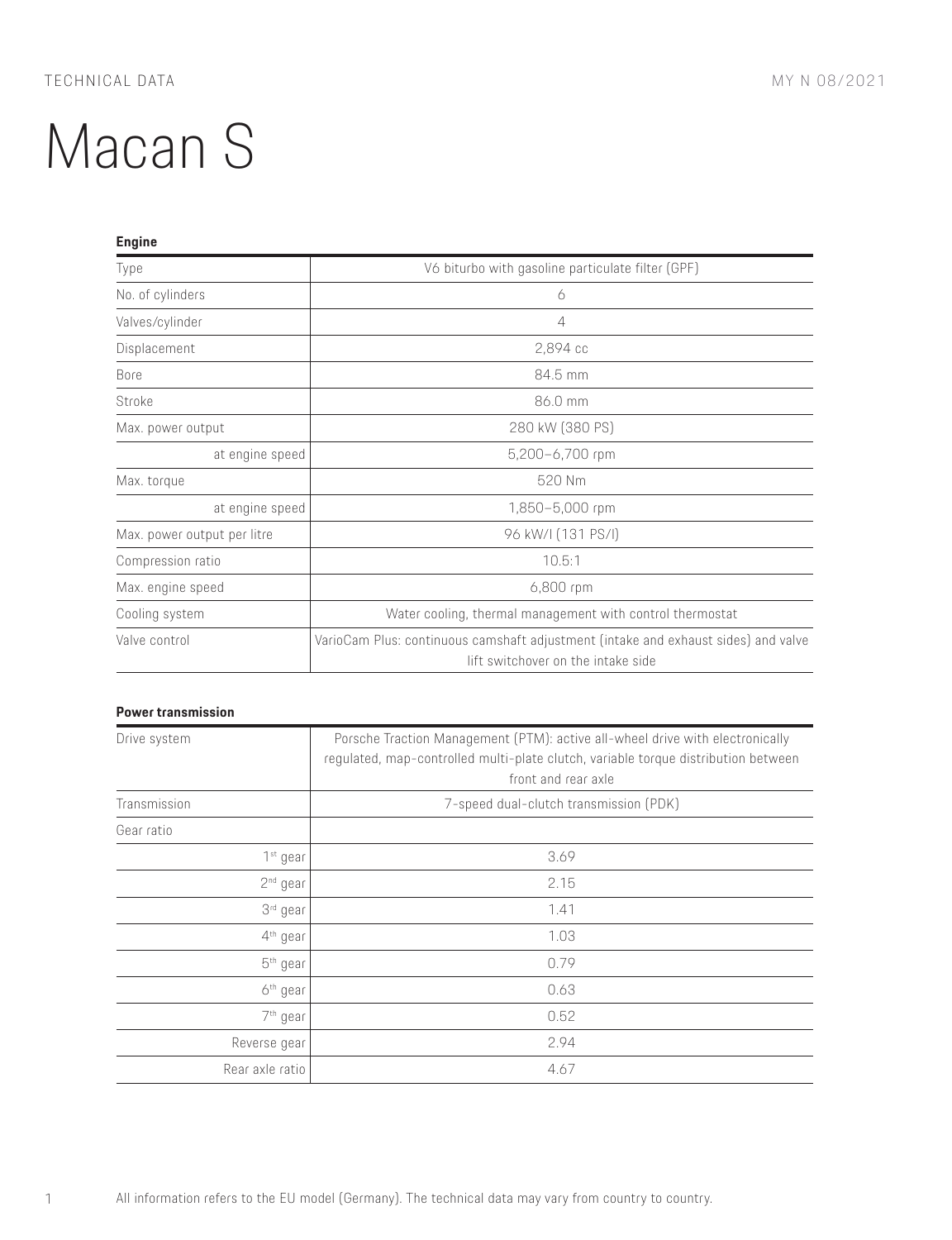### **Chassis**

| Suspension and damping   | Steel suspension and Porsche Active Suspension Management (PASM): electronically<br>controlled damping system with three manually controlled maps;<br>optional air suspension including PASM |
|--------------------------|----------------------------------------------------------------------------------------------------------------------------------------------------------------------------------------------|
| Front axle               | Independent suspension with five-link aluminium front axle with separated<br>wishbones at top and bottom                                                                                     |
| Rear axle                | Independent suspension with aluminium trapezoidal link at the bottom, aluminium<br>link at the top and tie rod                                                                               |
| Steering                 | Electromechanical power steering                                                                                                                                                             |
| Steering ratio           | 14.3:1 (centre position)                                                                                                                                                                     |
| Steering wheel diameter  | 375 mm                                                                                                                                                                                       |
| Turning circle diameter  | 11.96 m                                                                                                                                                                                      |
| Vehicle stability system | Porsche Stability Management (PSM) with ABS, ASR, ABD, EDTC and Trailer Stability<br>Management                                                                                              |

### **Brakes**

| Braking system          | Six-piston aluminium monobloc fixed-calliper brakes at the front,<br>combination floating-calliper brakes at the rear; electric parking brake; multi-collision<br>brake |
|-------------------------|-------------------------------------------------------------------------------------------------------------------------------------------------------------------------|
| Brake discs, front axle | Grey cast iron, internally vented                                                                                                                                       |
| Diameter                | 360 mm                                                                                                                                                                  |
| <b>Thickness</b>        | 36 mm                                                                                                                                                                   |
| Brake discs, rear axle  | Grey cast iron, internally vented                                                                                                                                       |
| Diameter                | 330 mm                                                                                                                                                                  |
| Thickness               | $22 \text{ mm}$                                                                                                                                                         |

### **Wheels and tyres**

| Wheels and tyres, front | 9J x 20 ET 26 with 265/45 R 20 tyres  |
|-------------------------|---------------------------------------|
| Wheels and tyres, rear  | 10J x 20 ET 19 with 295/40 R 20 tyres |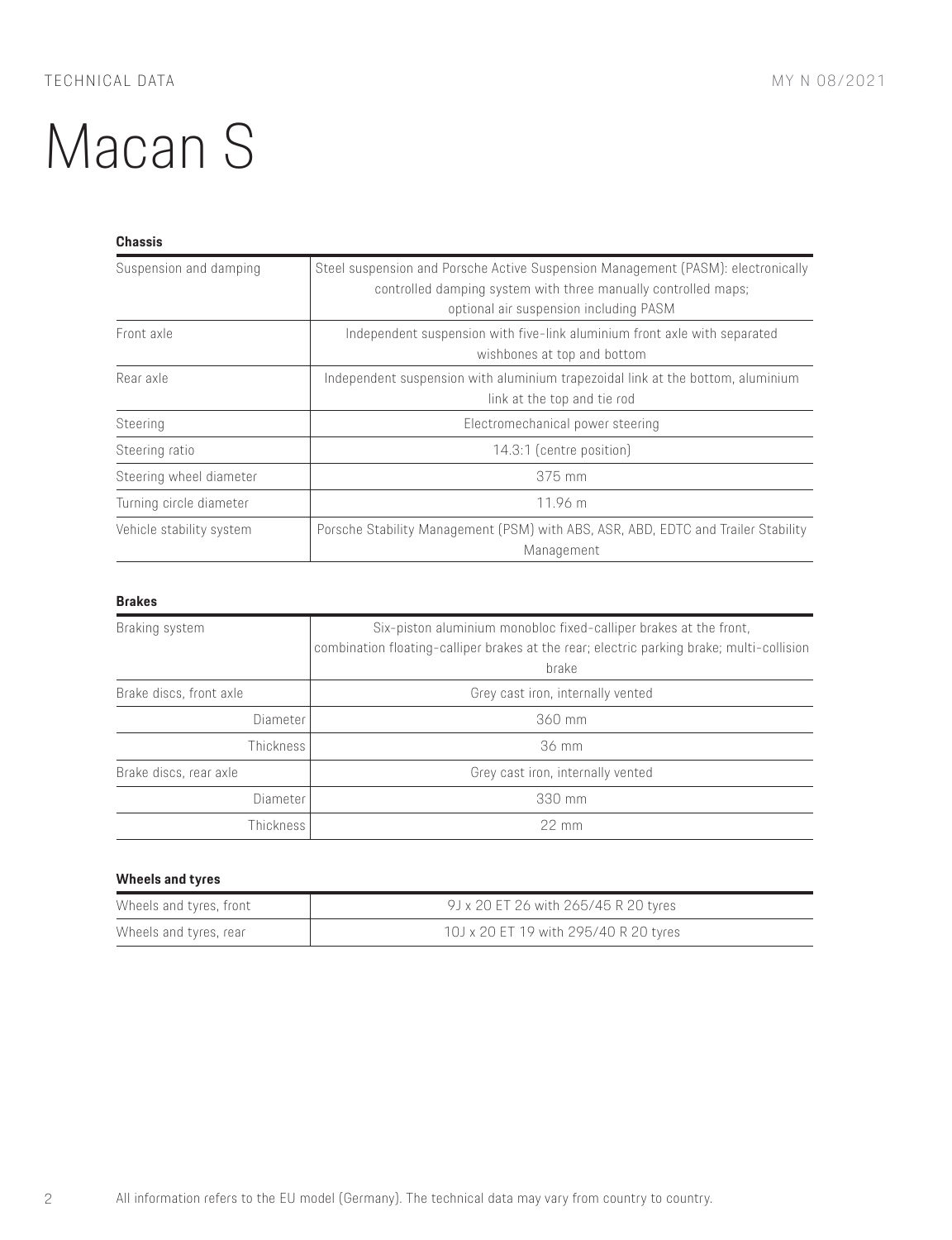### **Dimensions**

| Length                        | 4,726 mm            |
|-------------------------------|---------------------|
| Width (with exterior mirrors) | 1,927 mm (2,097 mm) |
| Height                        | $1,621$ mm          |
| Wheelbase                     | 2,807 mm            |
| Track width, front            | 1,645 mm            |
| Track width, rear             | 1,655 mm            |

### **Luggage compartment volume and weights**

| Luggage compartment volume                        | 458-1,5031   |
|---------------------------------------------------|--------------|
| Unladen weight (DIN)                              | 1,930 kg     |
| Permissible gross weight                          | $2,580$ kg   |
| Trailer load (br./unbr.)                          | 2,400/750 kg |
| Drawbar load                                      | 96 kg        |
| Roof load (with Porsche<br>roof transport system) | 75 kg        |

#### **Performance**

| Top speed                  | 259 km/h |
|----------------------------|----------|
| Acceleration               |          |
| $0-60$ mph                 | 4.6s     |
| 0-60 mph with Sport Plus   | 4.4s     |
| $0 - 100$ km/h             | 4.8s     |
| 0-100 km/h with Sport Plus | 4.6s     |
| $0 - 160$ km/h             | 11.2s    |
| 0-160 km/h with Sport Plus | 11.0 s   |
| $0 - 200$ km/h             | 18.9s    |
| 0-200 km/h with Sport Plus | 18.7s    |